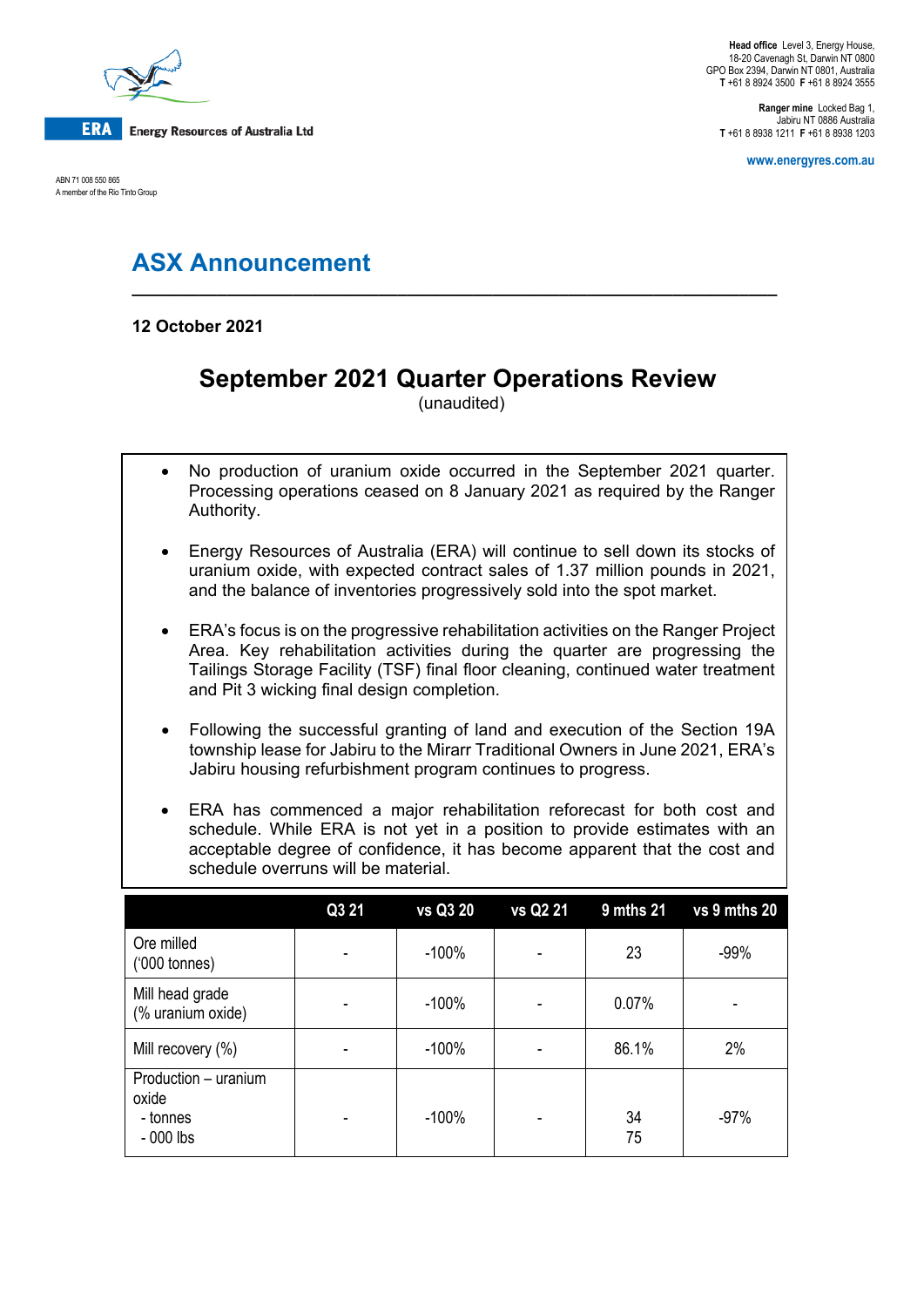

No uranium oxide was produced in the September 2021 quarter, in line with the June 2021 quarter. Production at the Ranger Mine ceased, in accordance with the Ranger Authority on 8 January 2021.

In response to the ongoing COVID-19 pandemic, ERA continues to maintain controls and protocols in accordance with the Company's COVID-19 Management Plan to protect our employees and local communities as our first priority and ensure full compliance with Government requirements.

ERA is monitoring all COVID -19 developments and will provide further updates to the extent there is any material impact on Ranger rehabilitation.

#### **RANGER REHABILITATION**

Progressive rehabilitation of the Ranger Project Area continued during the quarter including water treatment and further planting and propagation for Pit 1 revegetation.

Floor and wall cleaning activities at the Tailings Storage Facility (TSF) are well progressed. This process has been more complex than planned and has pushed final floor and wall cleaning into the last quarter of 2021. Final design of Pit 3 wicking is complete and tendering is being finalised for its installation. ERA is progressing the final design and execution of Pit 3 capping. The wicking and capping of Pit 3 are critical path activities to be completed prior to the bulk back fill of Pit 3 commencing.

ERA has continued to progress rectification of housing in Jabiru and is currently working with Jabiru Kabolkmakmen Ltd to commence the process of progressively transferring these properties to enable tenanting by  $3<sup>rd</sup>$  parties.

ERA has continued to progress its reforecast of both cost and schedule data utilising suitable subject matter experts.

While ERA is not yet in a position to provide estimates with an acceptable degree of confidence, it has become apparent that the cost and schedule overruns will be material. The exercise is complex and is being undertaken as a matter of priority. ERA will update the market when the reforecast cost and schedule reach an acceptable degree of confidence.

ERA remains committed to the successful rehabilitation of the Ranger Project Area in accordance with its environmental obligations.